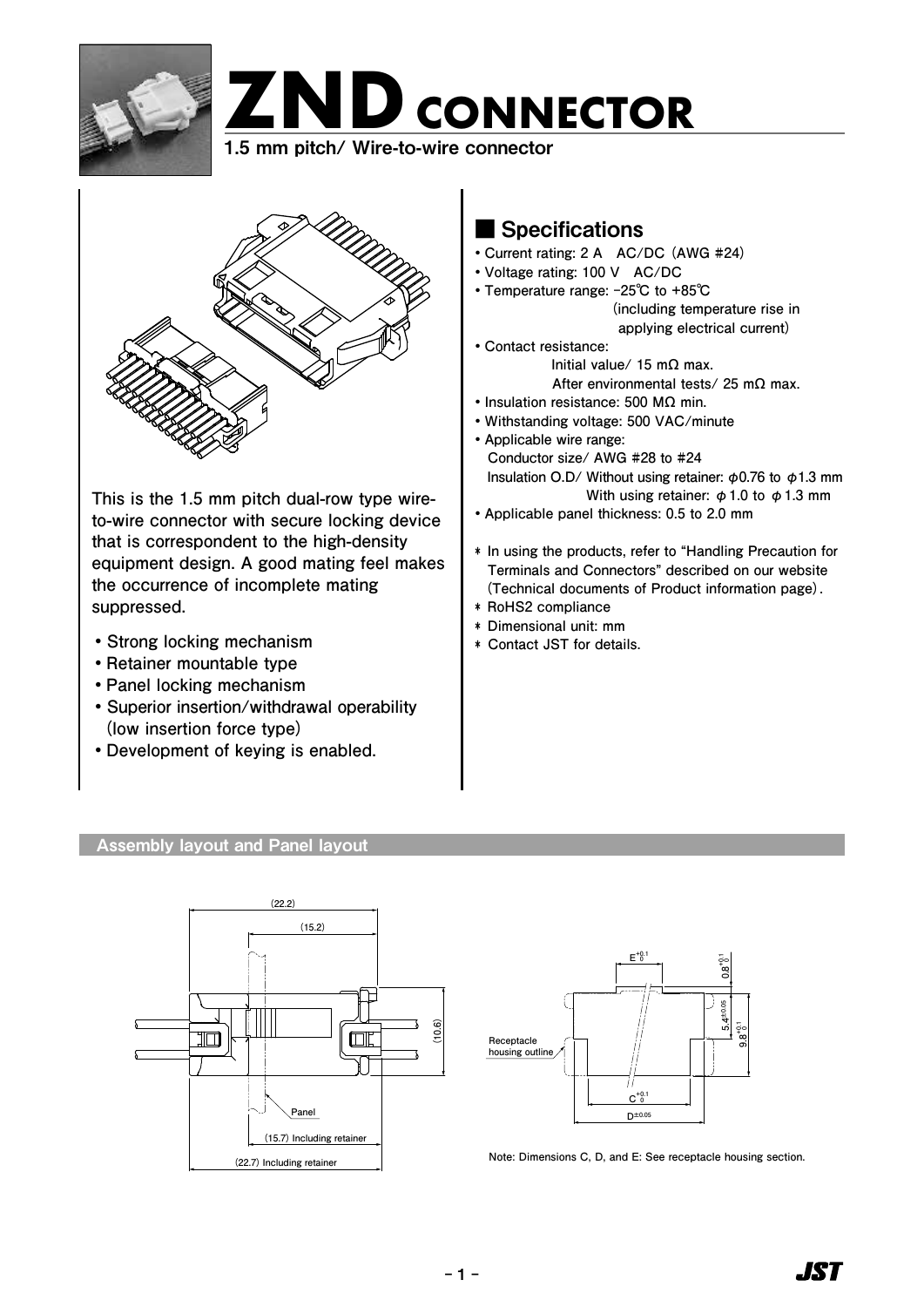## **Contact**



#### Socket contact

| Model No.      | Applicable wire range                                  |  |      |  |
|----------------|--------------------------------------------------------|--|------|--|
|                | Conductor size AWG (mm2)   Insulation O.D. (mm)        |  | reel |  |
| SZND-002T-P0.5 | $\#28$ to #24 (0.08 to 0.21) 0.76 to 1.3 (Note) 23,000 |  |      |  |

**Material and Finish**

**Copper alloy, tin-plated**

### RoHS2 compliance

**Note: When retainer used, the insulation O.D. is φ1.0 to φ1.3 mm.** 

| Contact        | Crimping<br>machine |       | Applicator   Crimp applicator with dies | Contact         | Crimping<br>machine |
|----------------|---------------------|-------|-----------------------------------------|-----------------|---------------------|
| SZND-002T-P0.5 | AP-K2N              | MKS-L | APLMK SZND/M002-05                      | SZNDM-002T-P0.5 | AP-K2N              |

### Socket housing (for socket contact)





#### Pin contact

| Model No. | Applicable wire range                                               | Q'tv/ |      |
|-----------|---------------------------------------------------------------------|-------|------|
|           | Conductor size AWG (mm2)   Insulation O.D. (mm)                     |       | reel |
|           | SZNDM-002T-P0.5 #28 to #24 (0.08 to 0.21) 0.76 to 1.3 (Note) 14,000 |       |      |

**Material and Finish**

**Copper alloy, tin-plated**

RoHS2 compliance

**Note: When retainer used, the insulation O.D. is φ1.0 to φ1.3 mm.** 

### Crimping machine Crimping machine

| Contact                | Crimping<br>machine |       | Applicator   Crimp applicator with dies |
|------------------------|---------------------|-------|-----------------------------------------|
| <b>SZNDM-002T-P0.5</b> | AP-K2N              | MKS-L | APLMK SZND/M002-05                      |

**Note: Contact JST for fully automatic crimping applicator. Note: Contact JST for fully automatic crimping applicator.**



| No. of<br>circuits                     | Model No.           | Dimensions (mm) |      |             |  |  |
|----------------------------------------|---------------------|-----------------|------|-------------|--|--|
|                                        |                     | A               | в    | $Q'$ ty/bag |  |  |
| 16                                     | ZNDP-16V-A-S        | 10.5            | 15.0 | 1,000       |  |  |
| 24                                     | <b>ZNDP-24V-A-S</b> | 16.5            | 21.0 | 1,000       |  |  |
| 32                                     | <b>ZNDP-32V-A-S</b> | 22.5            | 27.0 | 1,000       |  |  |
| 40                                     | <b>ZNDP-40V-A-S</b> | 28.5            | 33.0 | 700         |  |  |
| <b>Material and Finish</b>             |                     |                 |      |             |  |  |
| PA 66 (Glass-filled), UL94V-0, natural |                     |                 |      |             |  |  |

RoHS2 compliance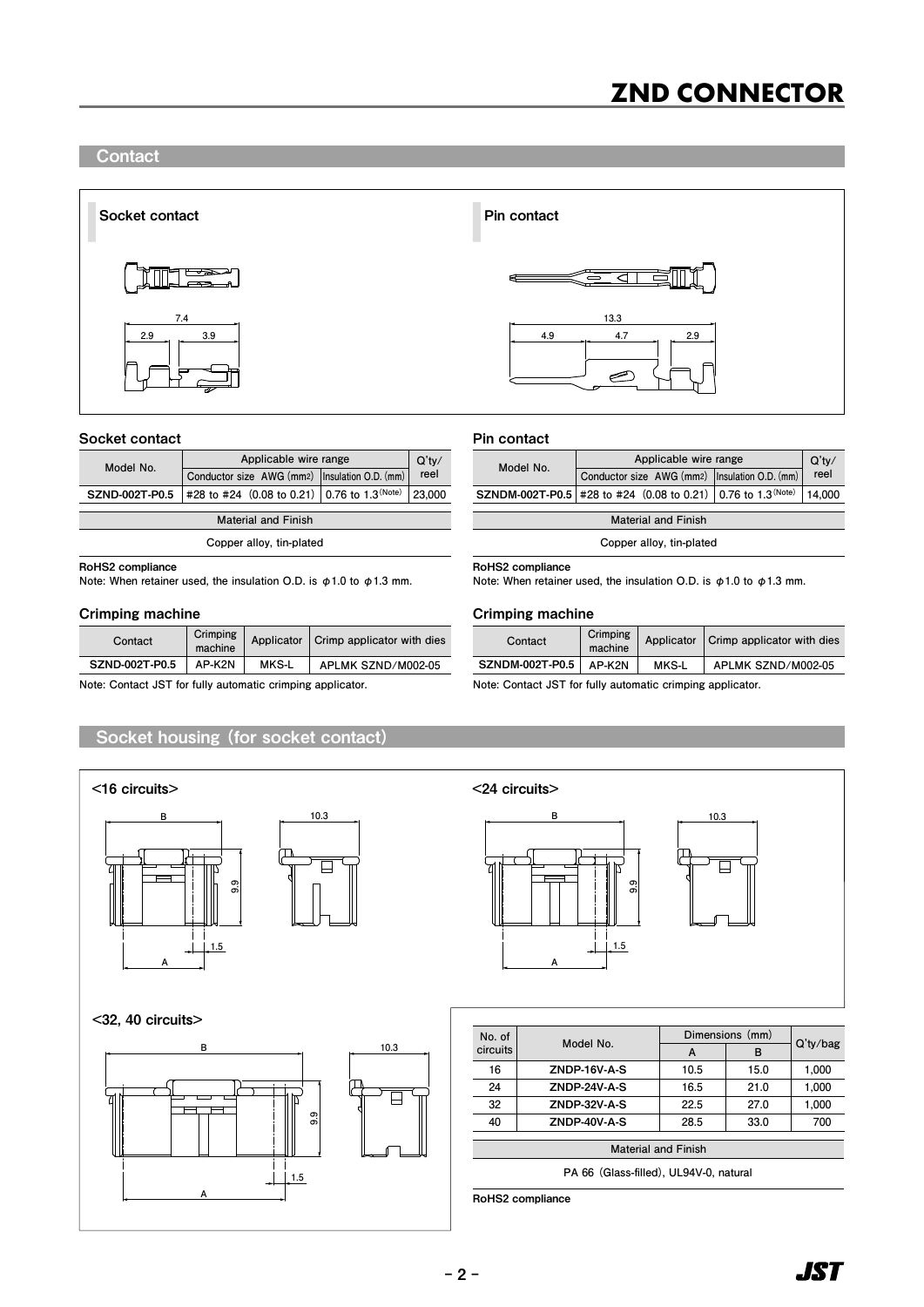# **ZND CONNECTOR**

# Receptacle housing (for pin contact)



| No. of circuits            | Model No.     | Dimensions (mm) |      |      |      |     |             |
|----------------------------|---------------|-----------------|------|------|------|-----|-------------|
|                            |               | A               | в    | С    | D    | Е   | $Q'$ ty/bag |
| 16                         | ZNDRR-16V-A-S | 10.5            | 15.0 | 15.4 | 18.7 | 6.0 | 200         |
| 24                         | ZNDRR-24V-A-S | 16.5            | 21.0 | 21.4 | 24.7 | 6.0 | 200         |
| 32                         | ZNDRR-32V-A-S | 22.5            | 27.0 | 27.4 | 30.7 | 9.0 | 200         |
| 40                         | ZNDRR-40V-A-S | 28.5            | 33.0 | 33.4 | 36.7 | 9.0 | 200         |
| <b>Material and Finish</b> |               |                 |      |      |      |     |             |
|                            |               |                 |      |      |      |     |             |

**PA 66, UL94V-0, natural**

RoHS2 compliance

**Note: Dimensions C, D, and E: Panel layout dimensions**

**Retainer** 



| No. of<br>circuits                                                                                              |            | Dimensions (mm) |      |             |  |  |
|-----------------------------------------------------------------------------------------------------------------|------------|-----------------|------|-------------|--|--|
|                                                                                                                 | Model No.  | A               | в    | $Q'$ ty/bag |  |  |
| 16                                                                                                              | ZNDS-16V-K | 10.5            | 14.7 | 2,000       |  |  |
| 24                                                                                                              | ZNDS-24V-K | 16.5            | 20.7 | 2,000       |  |  |
| 32                                                                                                              | ZNDS-32V-K | 22.5            | 26.7 | 2,000       |  |  |
| 40                                                                                                              | ZNDS-40V-K | 28.5            | 32.7 | 2,000       |  |  |
| <b>Material and Finish</b>                                                                                      |            |                 |      |             |  |  |
| the contract of the contract of the contract of the contract of the contract of the contract of the contract of |            |                 |      |             |  |  |

**PA 66 (Glass-filled), UL94V-0, black**

RoHS2 compliance